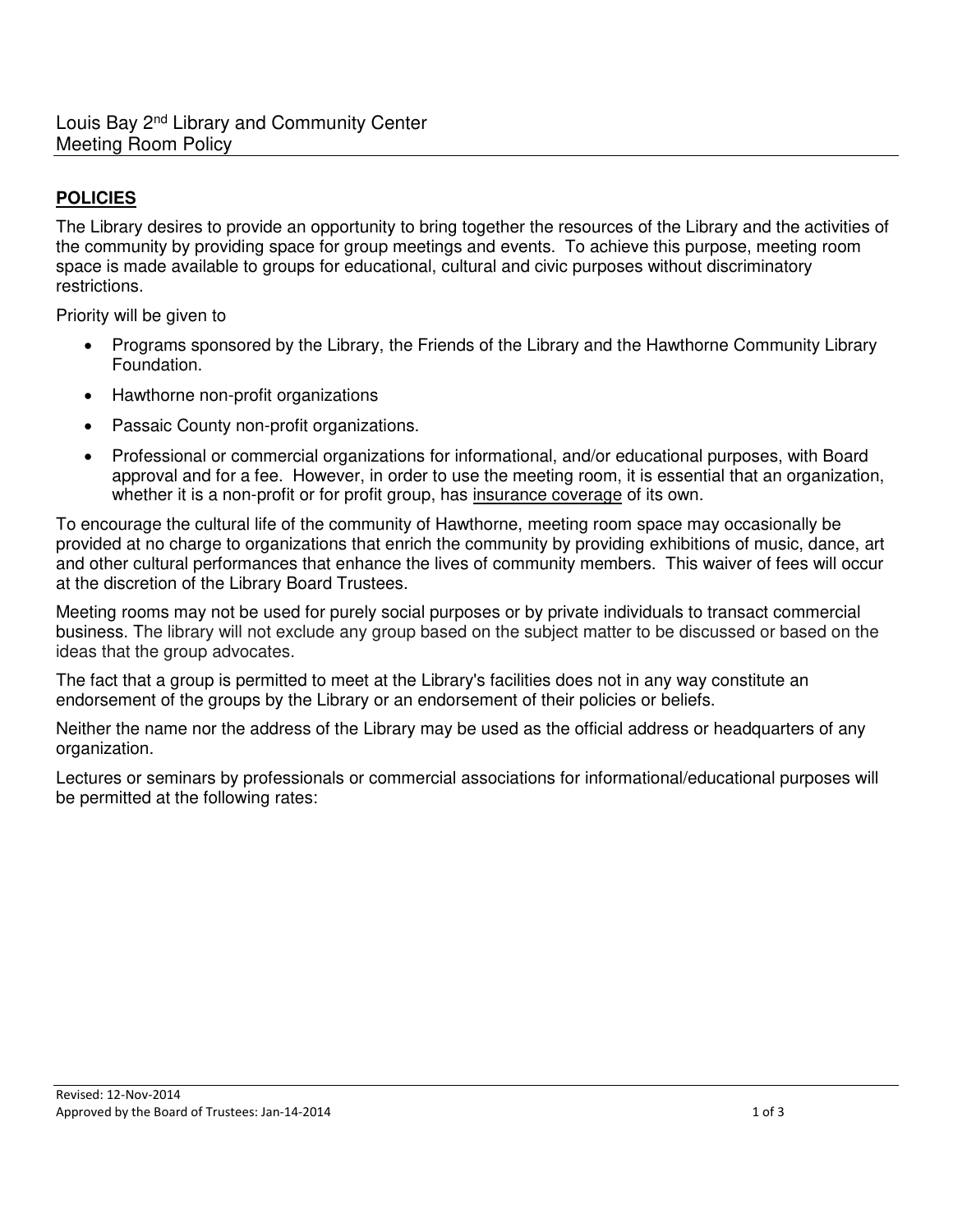## **Available Facilities**

| Meeting Room for 4 hours, including setup/breakdown | Capacity   | Fee   |
|-----------------------------------------------------|------------|-------|
| Room A+B (Entire Room)                              | 170 people | \$200 |
| <b>Room A (Smaller section of Community Room)</b>   | 80 people  | \$100 |
| <b>Room B (Larger section of Community Room)</b>    | 90 people  | \$125 |
| Room C                                              | 30 people  | \$75  |

## **GENERAL RULES**

All meetings on Library premises, even those intended mainly for the existing members of a group, must be completely open both to the staff of the Library and to the general public.

Meeting Rooms will be available will begin no earlier than the normal start time for the Library and end 15 minutes prior to the normal closing time for the day; specifically,

| Monday-Thursday | 9:00 am to 8:45 pm   |
|-----------------|----------------------|
| Friday          | $9:00$ am to 5:15 pm |
| Saturday        | 10:00 am to 4:45 pm  |

Requests for the use of a meeting room on Sundays and holidays or other times when the Library is closed will be considered at the discretion of the Library Board of Trustees and the Director and may include an additional hourly fee.

No admission fees may be charged by any group using the meeting room except by the Friends of the Library or the Hawthorne Community Library Foundation (two organizations whose events benefit the Library). This does not apply to paid registrations for conferences, materials charged for seminars or dues normally collected by organizations that meet at the Library.

Smoking, serving alcoholic beverages and gambling are prohibited.

Doorways must be left free of obstacles.

Nails, screws or other devices, which may mark Library property, are not to be used. When using art supplies, e.g., markers, glitter, glue, etc., plastic sheeting or newspaper must be used to protect the tables.

Rooms must be clean of all litter when meetings close.

A member of the Library staff must train members of the public who wish to use projection equipment belonging to the Library. Any individual or group using Library equipment is responsible for any damage to that equipment.

Any display material must be installed and removed by the members of the organizations.